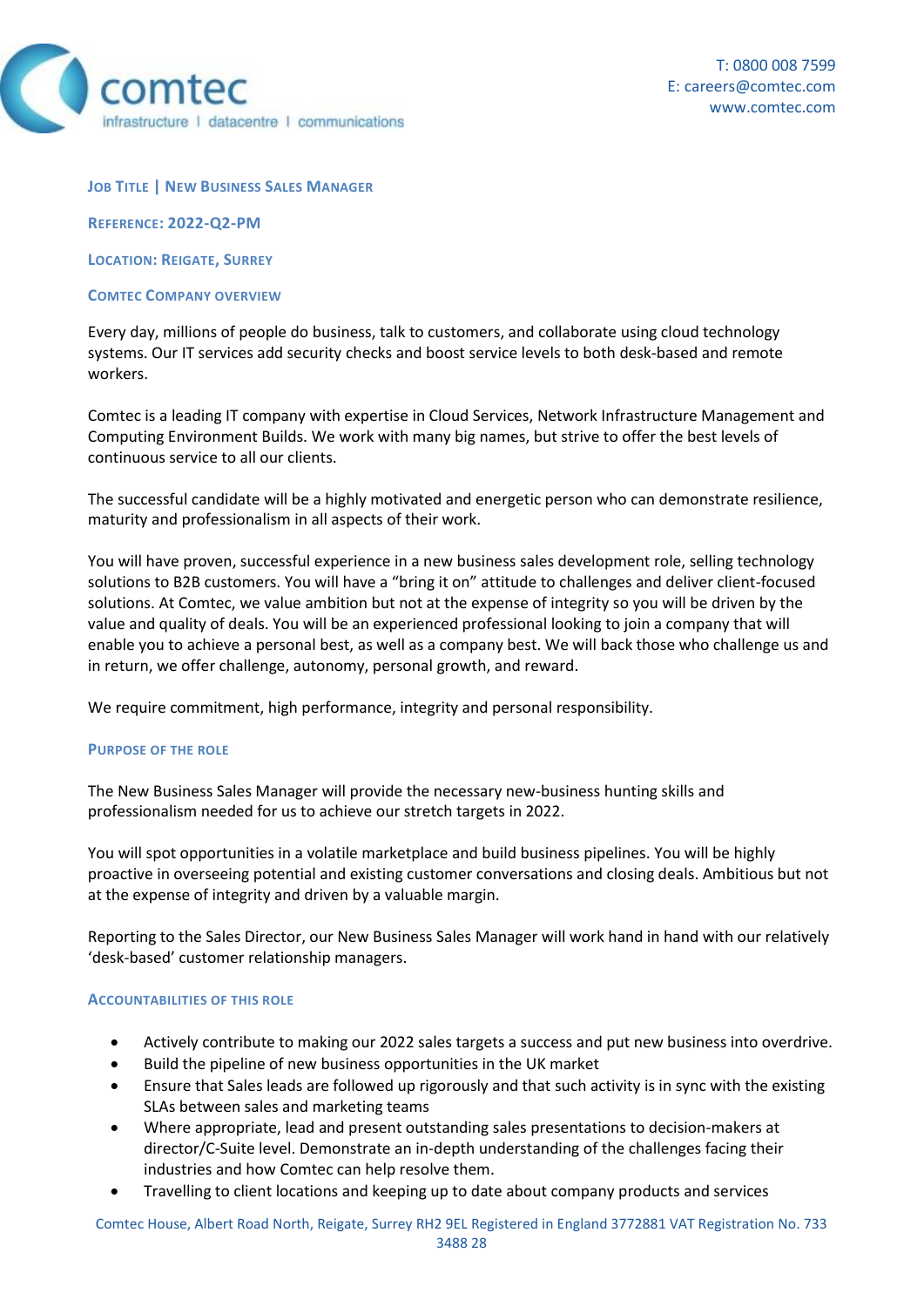

- Networking with industry professionals and stakeholders
- Communicating with managers, other colleagues and customers
- Coordinate with other sales staff and marketing teams
- Report to and work closely with our Sales Director
- Review and distribute relevant product documentation
- Client database, CRM and compose activity reports

# **WHAT DOES SUCCESS LOOK LIKE?**

The New Business Sales Manager will play an essential role in the team to ensure we hit our stretch targets for 2022 and support the strategic sales plan. You will spot opportunities in the marketplace to build business pipelines, follow up sales leads rigorously and be proactive in overseeing potential and existing customer conversations and potentially closing multi-million-pound deals.

You will be creating and leading engaging presentations that demonstrate your in-depth understanding of client challenges and our solutions to these.

## **SKILLS AND QUALIFICATIONS REQUIRED**

- Proven experience in new business B2B sales, and a track record in delivering client-focused solutions
- High level of self-motivation and energy
- A clear and confident communicator with the ability to influence all stakeholders at all levels of seniority both inside and outside the company
- An active listener as well as a seasoned negotiator
- Strong verbal and written communication skills
- Personally resilient, demonstrating maturity and professionalism
- A 'bring it on' attitude to changes or obstacles
- We believe in 'one team', so a reliable team player is essential
- An understanding and interest in Network and Cloud Services technology

### **NICE TO HAVE SKILLS AND QUALIFICATIONS**

Degree in Business Administration, Sales, Marketing or Technology related field.

### **WHAT WE CAN OFFER YOU**

- A truly exciting challenge in a Service provider environment
- Career opportunities as we scale up
- A future-facing business with the goal of becoming an infrastructure management focussed and service-assurance orientated
- Team culture

To learn more please email careers@comtec.com